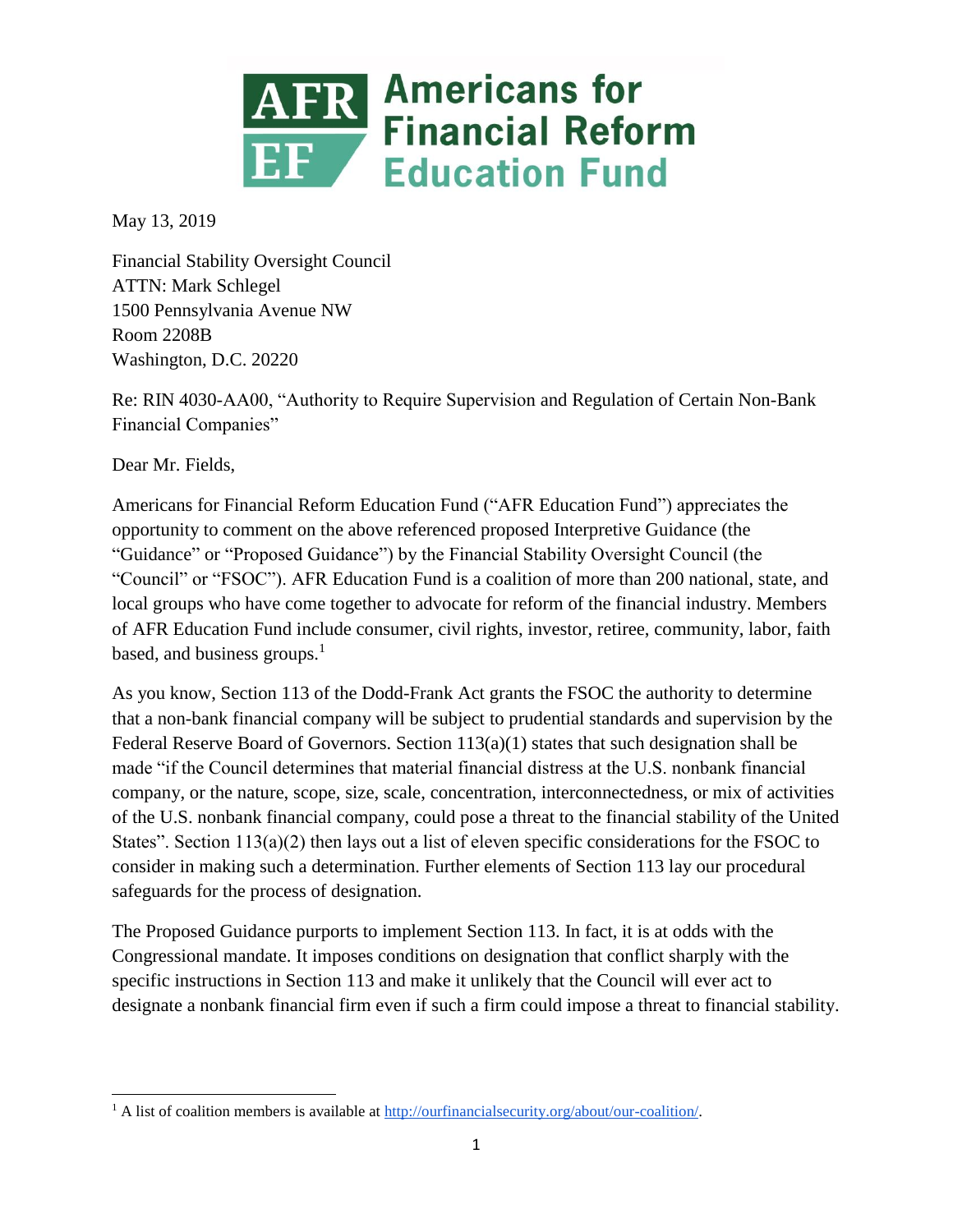The claimed justifications for the changes made in the Guidance, such as a shift to an "activitiesbased" framework for systemic risk regulation, are flawed and unpersuasive.

The actions of the Council over the past several years indicate that, regardless of stated policies, the current FSOC has no intention of designating non-banks for prudential oversight. Not only has the Council not designated any new firms, it has systematically reversed the designation of all non-banks which were selected for enhanced prudential supervision since the financial crisis. This is true even for companies such as AIG and Prudential whose systemic risk footprint had not declined or had even increased since they were designated for enhanced prudential supervision.<sup>2</sup> The FSOC has also slashed funding and staff for systemic risk monitoring through the Office of Financial Research – monitoring that would be needed if the Council were to seriously implement the kind of activities-based approach outlined in this Guidance.<sup>3</sup>

The Council now proposes to add to these actions by adopting an explicit policy that would create major roadblocks to the intent of Congress in empowering FSOC designation of non-bank SIFIs. Below, we discuss several key elements of this policy and its justification – the turn to an "activities-based approach" to regulation, the claim that competitive distortions are created by entity designation, and the requirement to perform a cost-benefit analysis that includes an assessment of the likelihood of material distress at a non-bank financial firm as part of the designation process.

The end result of these changes would be to fundamentally undermine the Dodd-Frank approach to addressing the oversight of systemically important non-bank financial institutions, without putting an effective alternative in its place. If these changes are implemented, the FSOC would effectively become an advisory body similar to the President's Working Group on Financial Markets, the loose and informal pre-FSOC coordination group for financial regulatory discussion that failed to predict or stop the disastrous 2008 financial crisis.

We urge the FSOC not to implement these policies as proposed.

## **The Proposed "Activities Based Approach" in the Guidance**

 $\overline{a}$ 

The Guidance states that the FSOC will de-emphasize entity designation in favor of an activities based approach to financial regulation. We are not in principle opposed to an emphasis on financial activities. Clearly, effective oversight of the financial system requires understanding and regulation of both financial activities and the entities that engage in those activities.

<sup>&</sup>lt;sup>2</sup> Kress, Jeremy C., "The Last SIFI: The Unwise and Illegal Deregulation of Prudential Financial" (November 5, 2018). 71 Stanford Law Review Online 171 (2018). Available at SSRN: <https://ssrn.com/abstract=3278730> ; Gelzinis, Greg, "Deregulating AIG Was A Mistake", (October 11, 2017), Center for American Progress, available at <https://ampr.gs/2Yuq9d8>

<sup>3</sup> Office of Financial Research, "Congressional Justification for Appropriations: FY 2018", United States Department of the Treasury, FY 2018 Budget Documents, available at<http://bit.ly/2Q7VlMg>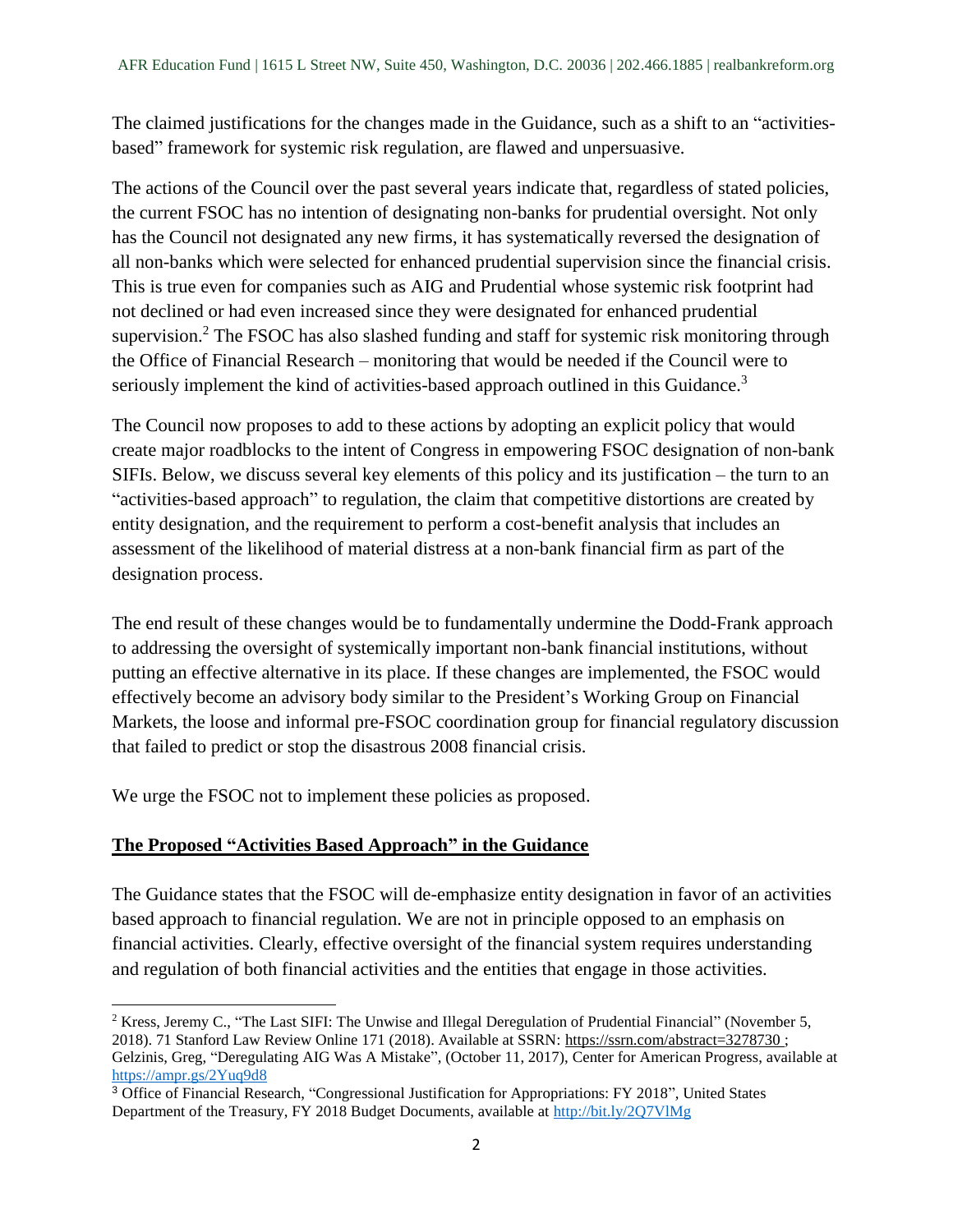But the issue with the activities based approach in this Guidance is twofold. First, it does not accord with the statutory scheme laid out in the Dodd-Frank Act. The standard interpretation of the Dodd-Frank Act, which the current FSOC appears to hold to, is that the Council has no direct authority over financial activities. The Council's power with respect to activities is limited to an essentially advisory role under Section 120 of the Dodd-Frank Act, which permits non-binding recommendations to the independent financial regulatory agencies. The President's Working Group on Financial Markets was also free to issue similar non-binding advisory recommendations prior to the passage of the Dodd-Frank Act, although the process was slightly less formal (e.g. the regulatory agencies were not required to respond in writing).

The key new regulatory power granted to the FSOC under the Dodd-Frank Act was not a grant of authority over financial activities, but instead the power to designate entities for prudential regulation by the Federal Reserve Board. This decision was directly affected by the experience of the financial crisis, where non-banks such as Lehman Brothers, Bear Stearns, and AIG played a key role in the financial crisis but the Federal Reserve lacked both key data about these entities and important prudential authorities.<sup>4</sup> Committing to a low priority for entity designation thus rejects the key new power granted by the Dodd-Frank Act to address gaps in oversight, and instead to revert to the same fragmented regulatory coverage that failed prior to the 2008 crisis.

Even more important, the Guidance appears to view activity and entity regulation as substitutes, so that activity regulation can be effective without supervisory coverage of systemically significant entities. We believe this is a grave error. Activity and entity regulation must instead be viewed as complementary. The systemic risks of a financial activity cannot be fully understood without understanding the safety and soundness and leverage position of the major entities involved in the activity. It is also crucial to have supervisory insight into the policies and procedures used by major entities that are market leaders in the activity. While market regulators such as the Securities and Exchange Commission do issue rules related to permissible leverage levels and procedures for executing transactions, they do not have the in-depth supervisory understanding created by prudential supervision. Market regulators failed to provide effective oversight at large non-banks prior to the financial crisis. In addition, one of the most important categories of large and systemically significant entities – large insurance companies – are not regulated at all at the Federal level unless they are designated by the FSOC.

Without the increased market insight created by prudential supervision, regulation of activities can present a confusing array of issues that are difficult to put together into a coherent picture of systemic risk. The list of activities that contributed to the financial crisis is long. It includes

<sup>4</sup> For a discussion of how the lack of information regarding the internal operations of large non-banks such as AIG, Bear Stearns, and Lehman hampered crisis management in 2007 and 2008, see e.g. Ben Bernanke, Tim Geithner, and Hank Paulson, Firefighting: The Financial Crisis and Its Lessons, (April 16, 2019), Penguin Books, <https://amzn.to/2LGk0ss>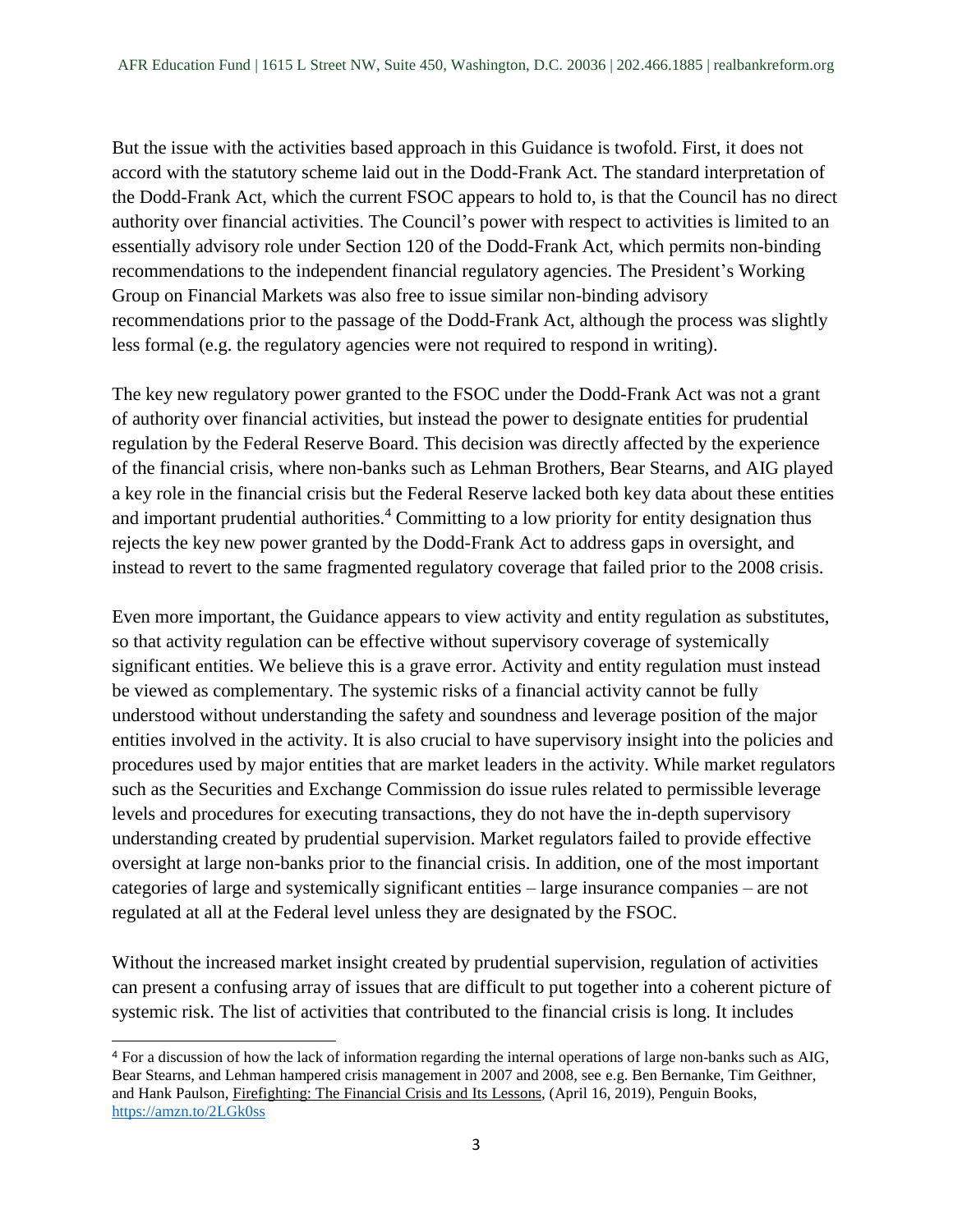commercial paper, repurchase agreements, securities lending, mortgage-backed securitizations, re-securitizations, synthetic securitizations, derivatives activities, and more. Many of these activities would not present systemic risk if conducted using effective risk controls by properly capitalized entities. However, they created grave systemic risks when conducted by highly leveraged entities that did not properly manage their risks. An understanding of the status of the largest and most significantly significant entities engaged in key activities is a crucial element of understanding systemic risk.

With all that said, we are not tied to the system of non-bank designation laid out in the Dodd-Frank Act, which was in many ways a compromise in lieu of deeper reform of the financial regulatory system. A truly aggressive system of activities-based regulation that accessed adequate entity-level data could have strengths that the system laid out in the Dodd-Frank Act does not. But there is absolutely no evidence that the Council truly wishes to put in place a strong system of activities-based regulation that differs from the excessively fragmented precrisis system that failed to spot and address critical issues at non-banks during the 2008 financial crisis. The Treasury has not asked Congress for additional legislative authorities to expand coordination or FSOC powers over activity-based regulation. The Council has not used the Office of Financial Research (OFR) to expand the data available on financial activities, for example by using its subpoena powers. Instead, both staff and funding at the OFR have been cut. We are also not aware of any significant regulatory initiatives at the individual financial regulators to strengthen activity-based regulation in any important area. We have instead seen regulations proposed that materially weaken oversight of key financial activities, such as for example liquidity in regulated funds, derivatives trading rules, and proprietary trading.<sup>5</sup> Nor have we seen any effort, either legislatively or administratively, to address the lack of Federal oversight of the insurance industry, which is clearly a systemically significant activity.

## **Addressing Competitive Market Distortions**

A repeated theme in the Guidance is that the use of an activities-based as opposed to an entitybased approach will minimize competitive distortions in markets that arise due to firm-specific supervisory decisions. This claim ignores the fact that, by their nature, large systemically critical firms create competitive distortions. This is because of the possibility that they will receive a bailout in a situation where their failure could create systemic risk. This source of competitive distortion can be created by size alone, given assumptions about the treatment of "too big to fail" firms by government.

 $\overline{a}$ <sup>5</sup> For a few recent examples see e.g. Federal Reserve Board, "Proposed Revisions to Prohibitions and Restrictions on Proprietary Trading and Certain Interests in, and Relationships With, Hedge Funds and Private Equity Funds" (July 17, 2018), 83 FR 33432, <http://bit.ly/30qWR0K> ; Commodity Futures Trading Commission, "Swaps Execution Facilities and Trade Execution Requirement: Proposed Rule" (November 30, 2018), 83 FR 61946, <http://bit.ly/2vVuAkP> ; Securities and Exchange Commission, "Investment Fund Liquidity Disclosure: Final Rule" (July 10, 2018), 83 FR 31859,<http://bit.ly/2WHPXSg> .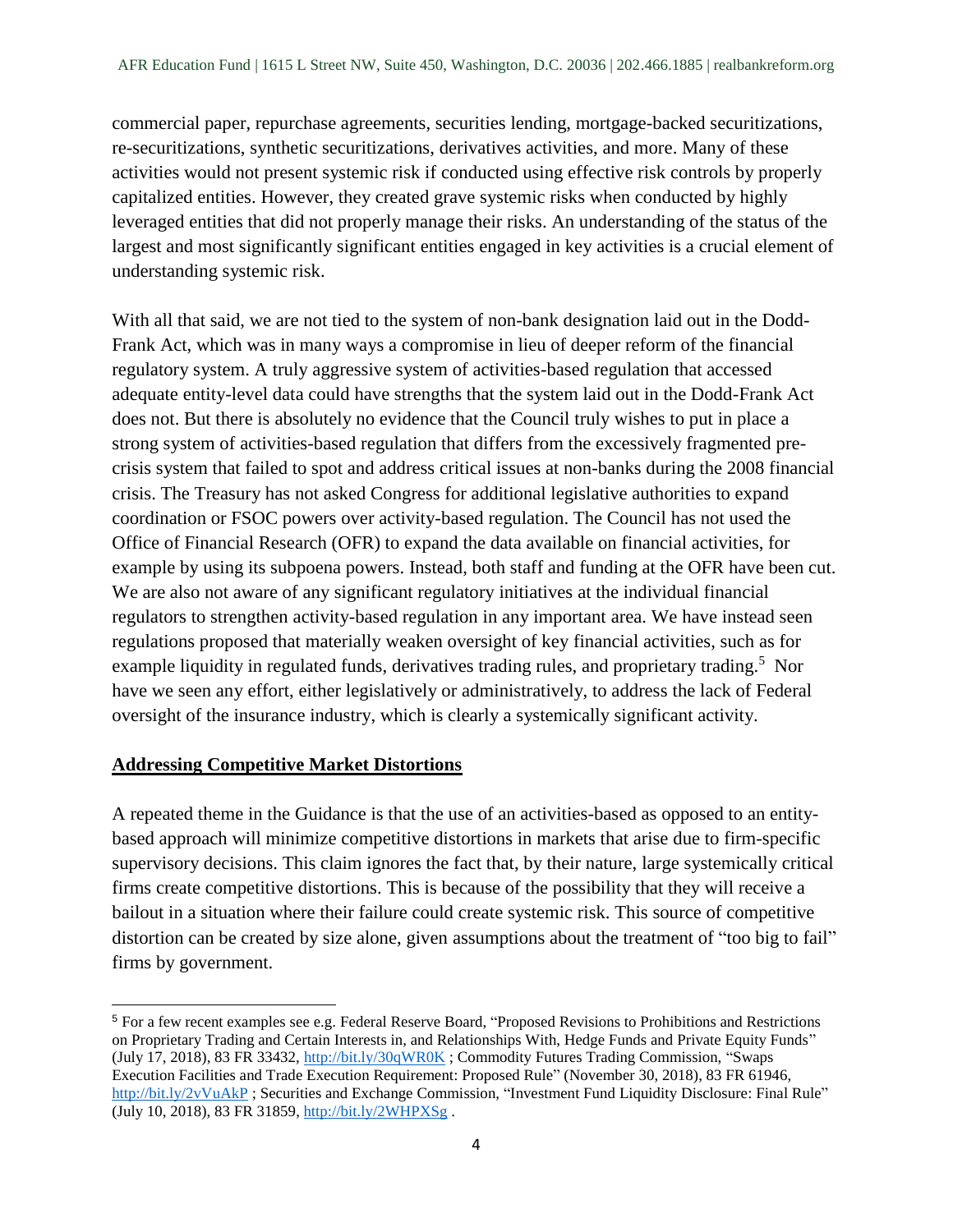Such competitive distortions can be addressed through prudential supervision of designated firms. For example, mandated resolution planning can facilitate private sector resolution of a failing firm and lessen pressures for public subsidies or support in case of an unexpected systemic event. Mandatory capital requirements can address competitive distortions that occur if markets permit firms suspected to be "too big to fail" to be undercapitalized as compared to smaller competitors, based on the assumption that government may bail out counterparties to large firms in a systemic event. Additional mandated disclosures can help market counterparties better interpret the operations of particularly large and complex firms, which may be more difficult to understand than those of smaller competitors.

These are only some of the ways that designation and supervision of particularly large and systemically significant non-banks can act to counterbalance competitive distortions created by "too big to fail" firms. Yet the potential competitive distortions created by size and systemic significance are not discussed in the Guidance. Instead, the guiding assumption seems to be that

## **Cost Benefit Analysis and Assessing Likelihood of Material Distress as Part of the Designation Process**

A major change from current practice in the Proposed Guidance is the requirement that new designation decisions pass a cost-benefit analysis. A key component of that analysis would be a requirement to assess the likelihood that a firm will experience material financial distress. This is done as part of the assessment of the impact of a designation, which is then compared to the cost of designation in a cost-benefit analysis. The stated principle guiding this assessment is that a full cost-benefit analysis must assess not only the impact of a risk, but the likelihood that this risk will be realized (CFR 9035).

The Proposed Guidance states that the relevant analysis:

"will be conducted taking into account a period of overall stress in the financial services industry and a weak macroeconomic environment. When possible, the Council will attempt to quantify the likelihood of material financial distress; as an alternative, when doing so is not possible with respect to a specific firm, the Council will generally consider quantitative and qualitative factors." (CFR 9035)

The decision to incorporate the likelihood of financial distress as part of the designation determination is deeply flawed, both from a statutory and an analytic perspective. From a statutory perspective, Section  $113(a)(1)$  clearly states that a designation should take place "if the Council determines that material financial distress at the U.S. nonbank financial company, or the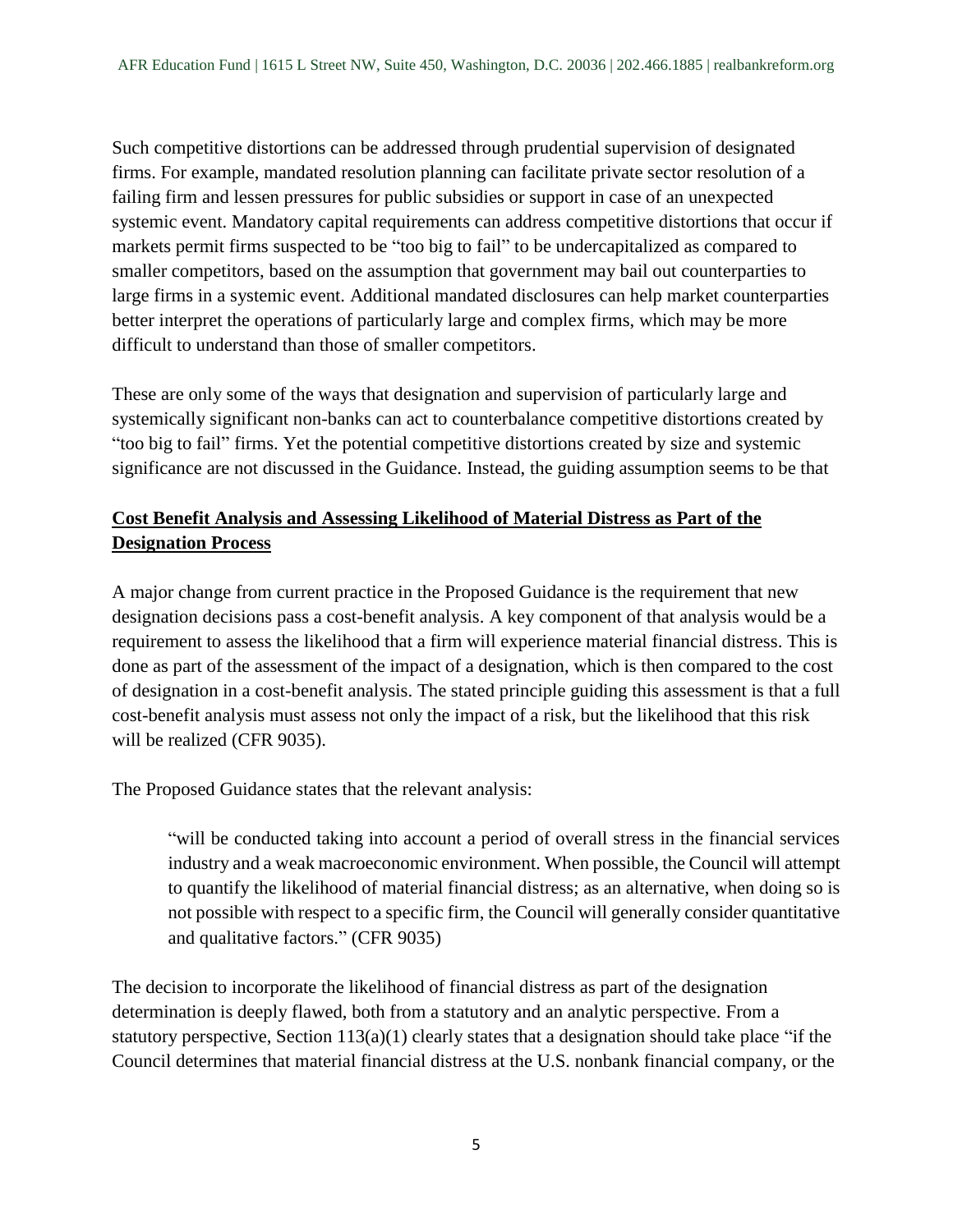nature, scope, size, scale, concentration, interconnectedness, or mix of activities of the U.S. nonbank financial company, could pose a threat to the financial stability of the United States".

There are two important things to notice about this mandate.

First, in the case of material financial distress, the mandate requires that the Council ask simply if such distress, if it hypothetically took place, *could* post a threat to financial stability. Not only is there no requirement to analyze the probability of financial distress, the mandate is to ask the hypothetical question of whether financial distress, should it ever occur, could pose a threat to financial stability. Requiring the analysis to incorporate the likelihood of financial distress directly conflicts with this statutory mandate, since a firm at which material financial distress clearly could pose a threat to U.S. financial stability would avoid designation if the assessed likelihood of financial distress was low.

There is good analytic reason for Congress' decision to specifically mandate the designation of firms at which material financial distress, even if apparently unlikely, could undermine financial stability. These are precisely the firms that are systemically significant or "too big to fail" in the proper sense of the word. That is, they are the firms for which government would face a substantial incentive to intervene and prevent their failure if the firm experienced distress, in order to prevent economic fallout. Such firms could receive an implicit subsidy from counterparties due to the assumption that they would be rescued during a financial crisis. Indeed, the fact that counterparties would advance better terms to such a firm might in itself reduce the firm's likelihood of material financial distress. This implies that the proposal to incorporate the likelihood of material financial distress could make a firm less likely to be designated as systemically significant precisely because it was too big to fail – a clearly problematic result.

Another reason not to require an assessment of the likelihood of failure is that requiring such an assessment changes the signal given by an FSOC designation. Under the proposed requirement, designation would indicate to the market that the government believed based on its analysis of the firm's proprietary information that the firm was likely to fail in stressed market conditions. Turning the designation process into this kind of vote of "no confidence" in the firm would distort markets. It would make it more likely for counterparties to run from a systemically significant firm, especially if the designation took place in a period of financial stress. Increasing a firm's likelihood of failure due to designation is, again, a very problematic result.

A second important element of the statutory mandate is that designation does not even require the assumption that the firm experiences material financial distress at all. The statute states that the Council should designate a firm if material financial distress at that firm could threaten financial stability, "*or* the nature, scope, size, scale, concentration, interconnectedness, or mix of activities" at the firm could threaten financial stability. The reason for this is clear. A firm can